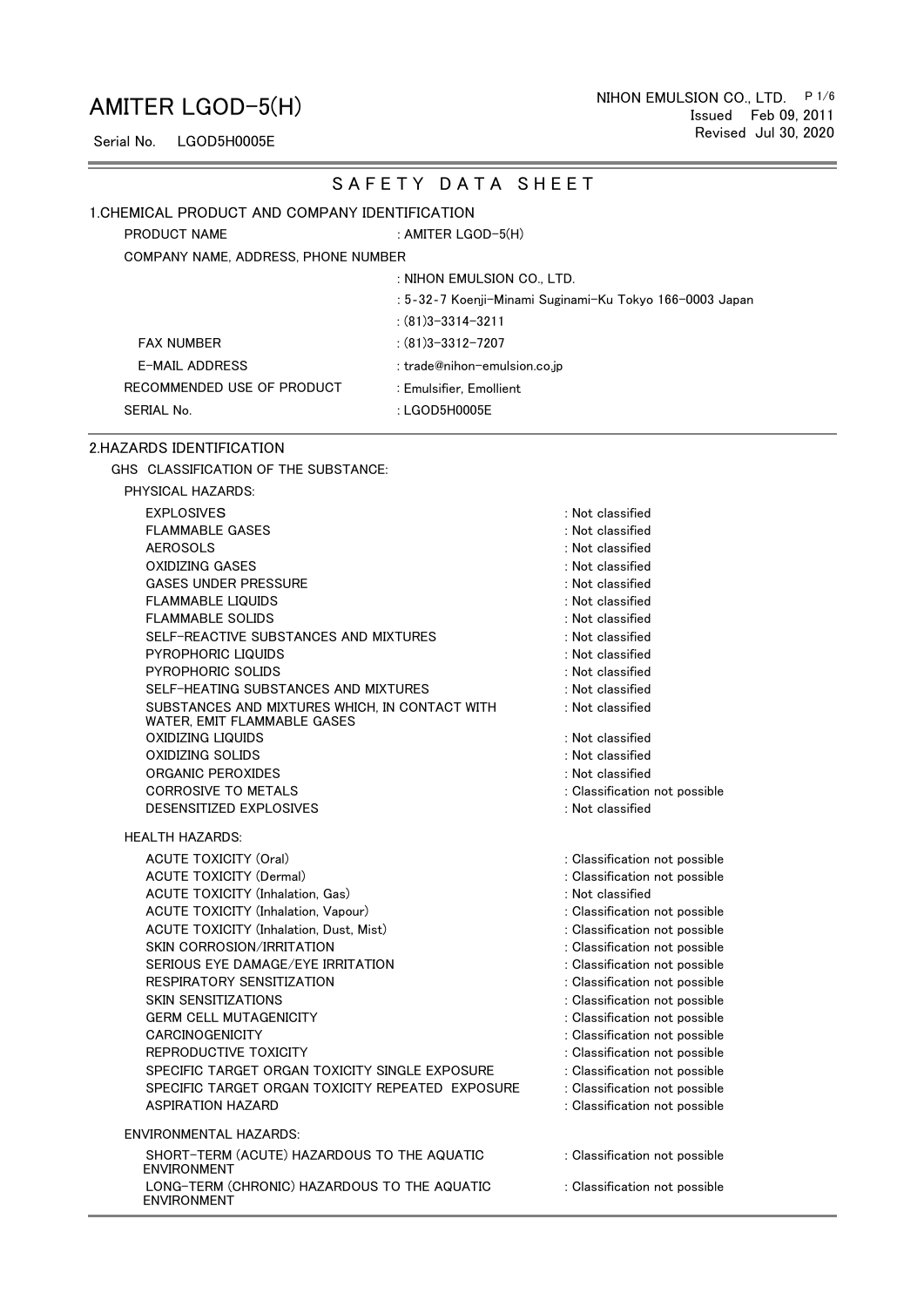Serial No. LGOD5H0005E

| HAZARDS TO THE OZONE LAYER                                                       | : Classification not possible                                                                                                                                                                                                                                                                                                                                                                                                                                                                                                                                  |
|----------------------------------------------------------------------------------|----------------------------------------------------------------------------------------------------------------------------------------------------------------------------------------------------------------------------------------------------------------------------------------------------------------------------------------------------------------------------------------------------------------------------------------------------------------------------------------------------------------------------------------------------------------|
| <b>LABEL ELEMENTS:</b>                                                           |                                                                                                                                                                                                                                                                                                                                                                                                                                                                                                                                                                |
| PICTORIAL REPRESENTATIONS                                                        | : Not applicable                                                                                                                                                                                                                                                                                                                                                                                                                                                                                                                                               |
| SIGNAL WORD                                                                      | : Not applicable                                                                                                                                                                                                                                                                                                                                                                                                                                                                                                                                               |
| <b>HAZARD STATEMENTS</b>                                                         | : Not applicable                                                                                                                                                                                                                                                                                                                                                                                                                                                                                                                                               |
| PRECAUTIONARY STATEMENTS                                                         |                                                                                                                                                                                                                                                                                                                                                                                                                                                                                                                                                                |
|                                                                                  | PREVENTION: Wash thoroughly after handling. (P264)                                                                                                                                                                                                                                                                                                                                                                                                                                                                                                             |
|                                                                                  | RESPONSE : IF SWALLOWED: Call a POISON CENTER/ doctor/ If you feel unwell.                                                                                                                                                                                                                                                                                                                                                                                                                                                                                     |
|                                                                                  | $(P301+P312)$<br>IF ON SKIN: Wash with plenty water. (P302+P352)                                                                                                                                                                                                                                                                                                                                                                                                                                                                                               |
|                                                                                  | IF IN EYES: Rinse cautiously with water for several minutes. Remove                                                                                                                                                                                                                                                                                                                                                                                                                                                                                            |
|                                                                                  | contact lenses, if present and easy to do. Continue rinsing.<br>(P305+P351+P338)                                                                                                                                                                                                                                                                                                                                                                                                                                                                               |
|                                                                                  | STORAGE: Store in a closed container. (P404)                                                                                                                                                                                                                                                                                                                                                                                                                                                                                                                   |
|                                                                                  | DISPOSAL: Dispose of contents/container according to the rule of<br>international/country/metropolis and districts/cities and towns. (P501)                                                                                                                                                                                                                                                                                                                                                                                                                    |
|                                                                                  | PRECAUTIONS FOR USE : Please refer to Safety Data Sheet.                                                                                                                                                                                                                                                                                                                                                                                                                                                                                                       |
| 3. COMPOSITION / INFORMATION ON INGREDIENTS                                      |                                                                                                                                                                                                                                                                                                                                                                                                                                                                                                                                                                |
| SUBSTANCE/MIXTURE                                                                | :Substance                                                                                                                                                                                                                                                                                                                                                                                                                                                                                                                                                     |
| INGREDIENTS AND CONTENTS                                                         |                                                                                                                                                                                                                                                                                                                                                                                                                                                                                                                                                                |
| No. COMPONENT                                                                    | Wt%<br>CAS                                                                                                                                                                                                                                                                                                                                                                                                                                                                                                                                                     |
| 1 Bis(Polyoxyethylene 2-Octyldodecylether) N-Lauroyl-L-<br>Glutamate             | 100<br>108250-40-4                                                                                                                                                                                                                                                                                                                                                                                                                                                                                                                                             |
| 4. FIRST-AID MEASURES                                                            |                                                                                                                                                                                                                                                                                                                                                                                                                                                                                                                                                                |
| <b>IF INHALED</b>                                                                | : Remove to fresh air and keep comfortable for breathing.                                                                                                                                                                                                                                                                                                                                                                                                                                                                                                      |
| IF ON SKIN                                                                       | : Wash with plenty water.                                                                                                                                                                                                                                                                                                                                                                                                                                                                                                                                      |
| IF IN EYES                                                                       | : Rinse cautiously with water for several minutes. Remove contact lenses,<br>if present and easy to do. Continue rinsing.                                                                                                                                                                                                                                                                                                                                                                                                                                      |
| <b>IF SWALLOWED</b>                                                              | : Call a POISON CENTER doctor. If you feel unwell.                                                                                                                                                                                                                                                                                                                                                                                                                                                                                                             |
| PROTECTION OF THE PERSON MAKING<br>THE EMERGENCY MEASURES                        | : Rescuers rubber gloves should be worn protective equipment, such as<br>sealed goggles.                                                                                                                                                                                                                                                                                                                                                                                                                                                                       |
| THE SPECIAL INSTRUCTIONS FOR THE<br><b>DOCTOR</b>                                | : No information.                                                                                                                                                                                                                                                                                                                                                                                                                                                                                                                                              |
| 5. FIRE-FIGHTING MEASURES                                                        |                                                                                                                                                                                                                                                                                                                                                                                                                                                                                                                                                                |
| SUITABLE EXTINGUISHING MEDIA                                                     | : Dry chemical, Foam chemical, Carbon dioxide, sand, Spray water.                                                                                                                                                                                                                                                                                                                                                                                                                                                                                              |
| UNSUITABLE EXTINGUISHING MEDIA                                                   | : Rod-like water.                                                                                                                                                                                                                                                                                                                                                                                                                                                                                                                                              |
| SPECIFIC FIRE-FIGHTING HAZARDS                                                   | : To the combustion gas, contains a toxic gas such as carbon monoxide.<br>Extinguish the fire careful not to inhale the smoke.                                                                                                                                                                                                                                                                                                                                                                                                                                 |
| SPECIFIC METHODS OF FIRE-FIGHTING                                                | : Eliminate the source of combustion, extinguish a fire using the fire<br>extinguishing agent appropriate. As much as possible to do extinguish the<br>fire from upwind. Non-official is to be saved in a secure location. Cool by<br>watering the surrounding facilities. Drainage for fire-fighting, appropriate<br>measures should be taken as chemicals and substance does not flow out<br>to rivers or sewage. Appropriate measures should be taken as chemicals<br>and substance does not flow out to rivers or sewage in drainage for fire<br>fighting. |
| <b>PROTECTIVE FOR FIRE-FIGHTERS</b>                                              | : To extinguish the fire appropriate protective equipment (gloves, glasses,<br>masks, etc.) to wear.                                                                                                                                                                                                                                                                                                                                                                                                                                                           |
| 6. ACCIDENTAL RELEASE MEASURES                                                   |                                                                                                                                                                                                                                                                                                                                                                                                                                                                                                                                                                |
| PERSONAL PRECAUTIONS, PROTECTIVE<br>EQUIPMENT AND EMERGENCY<br><b>PROCEDURES</b> | : The work should be worn (gloves, glasses) protective equipment. If large<br>amounts of spilled material, safely retract the human. To ensure<br>ventilation as needed.                                                                                                                                                                                                                                                                                                                                                                                       |
| <b>ENVIRONMENTAL PRECAUTIONS</b>                                                 | : Do not wash away into rivers and direct sewage spilled material.                                                                                                                                                                                                                                                                                                                                                                                                                                                                                             |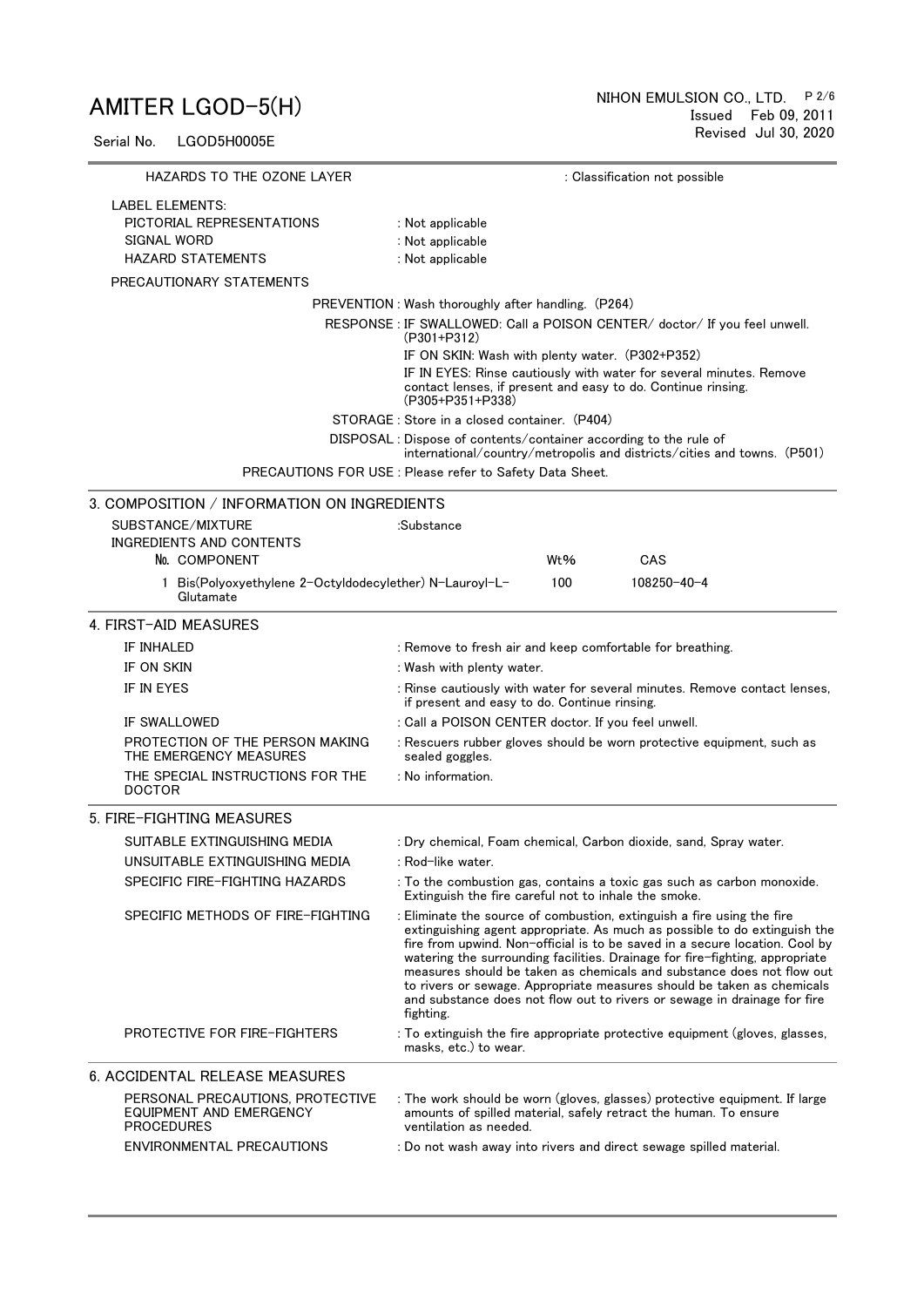Serial No. LGOD5H0005E

| METHODS AND MATERIALS FOR<br>CONTAINMENT AND CLEANING UP    | : If a small amount, after removing adsorbed in the adsorbent, well wipe<br>cloth, a rag and the rest. Flush with large amounts of water. If large<br>amounts. Surrounded by a berm to prevent runoff. Processing from the on<br>a secure location.                              |  |  |  |  |  |
|-------------------------------------------------------------|----------------------------------------------------------------------------------------------------------------------------------------------------------------------------------------------------------------------------------------------------------------------------------|--|--|--|--|--|
| PREVENTIVE MEASURES FOR<br><b>SECONDARY ACCIDENT</b>        | : Remove a thing becoming the nearby ignition sources immediately and<br>prepare for extinguishant.<br>When wet on floor is allowed to stand in a state, slippery so be careful.<br>Do not walk over the spilled material.<br>Use the safe tool which does not generate a spark. |  |  |  |  |  |
| 7. HANDLING AND STORAGE                                     |                                                                                                                                                                                                                                                                                  |  |  |  |  |  |
| <b>HANDLING:</b>                                            |                                                                                                                                                                                                                                                                                  |  |  |  |  |  |
| RECOMMENDED HANDLING                                        | : By a storage condition, the whole or part may solidify. At that time, heat,<br>melt and uniform before use. Keep away from overheating.                                                                                                                                        |  |  |  |  |  |
| <b>TECHINICAL MEASURES</b>                                  | : Close to the handling area, set up facilities for eyewash and body wash.                                                                                                                                                                                                       |  |  |  |  |  |
| PRECAUTION FOR SAFE HANDLING                                | : Flammable - Keep Fire Away<br>Adequate ventilation in the workplace do. Wear appropriate protective<br>equipment protective glasses protective gloves. After handling, wash<br>hands and face, and then gargle.                                                                |  |  |  |  |  |
| STORAGE:                                                    |                                                                                                                                                                                                                                                                                  |  |  |  |  |  |
| <b>CONDITIONS FOR SAFE</b><br><b>STORAGE</b>                | : In well-ventilated place tightly closed container. Away from flame.                                                                                                                                                                                                            |  |  |  |  |  |
| SAFETY PAKAGING MATERIAL                                    | : Follow a product use container.                                                                                                                                                                                                                                                |  |  |  |  |  |
| 8. EXPOSURE CONTROLS/PERSONAL PROTECTION                    |                                                                                                                                                                                                                                                                                  |  |  |  |  |  |
| PERMISSION VALUE:                                           |                                                                                                                                                                                                                                                                                  |  |  |  |  |  |
| <b>JAPAN SOCIETY FOR</b><br>OCCUPATIONAL HEALTH             | : Not authorized.                                                                                                                                                                                                                                                                |  |  |  |  |  |
| ACGIH                                                       | : Not authorized.                                                                                                                                                                                                                                                                |  |  |  |  |  |
| <b>CONTROL VALUE</b>                                        | : Not authorized.                                                                                                                                                                                                                                                                |  |  |  |  |  |
| <b>ENGINEERING MEASURES</b>                                 | : If vapor, fume or mist occurs, installing a local exhaust ventilation. Close<br>to the handling area, set up facilities for eyewash and body wash.<br>Equipment is explosion-proof construction, To implement measures<br>against static electricity.                          |  |  |  |  |  |
| <b>PROTECTIVE EQUIPMENT:</b>                                |                                                                                                                                                                                                                                                                                  |  |  |  |  |  |
| RESPIRATORY PROTECTION                                      | : In normal handling is not required.                                                                                                                                                                                                                                            |  |  |  |  |  |
| <b>HAND PROTECTION</b>                                      | : Impermeable (chemical resistance, oil resistance, solvent resistance)<br>protective gloves.                                                                                                                                                                                    |  |  |  |  |  |
| <b>EYES/FACE PROTECTION</b>                                 | : Protection glasses with the side plate. (Need full protective glasses or<br>goggles type safety glasses)                                                                                                                                                                       |  |  |  |  |  |
| SKIN/BODY PROTECTION                                        | : Long-sleeved work clothes antistatic.                                                                                                                                                                                                                                          |  |  |  |  |  |
| APPROPRIATE HYGIENE MEASURES                                | : No information.                                                                                                                                                                                                                                                                |  |  |  |  |  |
| 9. PHYSICAL AND CHEMICAL PROPERTIES:                        |                                                                                                                                                                                                                                                                                  |  |  |  |  |  |
| PHYSICAL STATE                                              | : Oil                                                                                                                                                                                                                                                                            |  |  |  |  |  |
| COLOR                                                       | : Pale yellow                                                                                                                                                                                                                                                                    |  |  |  |  |  |
| <b>ODOR</b>                                                 | : Characteristic odor                                                                                                                                                                                                                                                            |  |  |  |  |  |
| MELTING POINT/SOLIDIFING POINT                              | : No data.                                                                                                                                                                                                                                                                       |  |  |  |  |  |
| BOILING POINT OR INITIAL BOILING<br>POINT AND BOILING RANGE | : No data.                                                                                                                                                                                                                                                                       |  |  |  |  |  |
| <b>FLAMMABILITY</b>                                         | : No data.                                                                                                                                                                                                                                                                       |  |  |  |  |  |
| LOWER AND UPPER EXPLOSION<br>LIMIT/FLAMMABILITY LIMIT       | : No data.                                                                                                                                                                                                                                                                       |  |  |  |  |  |
| <b>FLASH POINT</b>                                          | : $252^{\circ}$ C (Cleveland opening type)                                                                                                                                                                                                                                       |  |  |  |  |  |
| AUTO-IGNITION TEMPERATURE                                   | : No data.                                                                                                                                                                                                                                                                       |  |  |  |  |  |
| DECOMPOSITION TEMPERATURE                                   | : No data.                                                                                                                                                                                                                                                                       |  |  |  |  |  |
| рH                                                          | : No data.                                                                                                                                                                                                                                                                       |  |  |  |  |  |
| KINEMATIC VISCOSITY                                         | : No data.                                                                                                                                                                                                                                                                       |  |  |  |  |  |
| SOLUBILITY: WATER SOLUBILITY                                | : Insoluble                                                                                                                                                                                                                                                                      |  |  |  |  |  |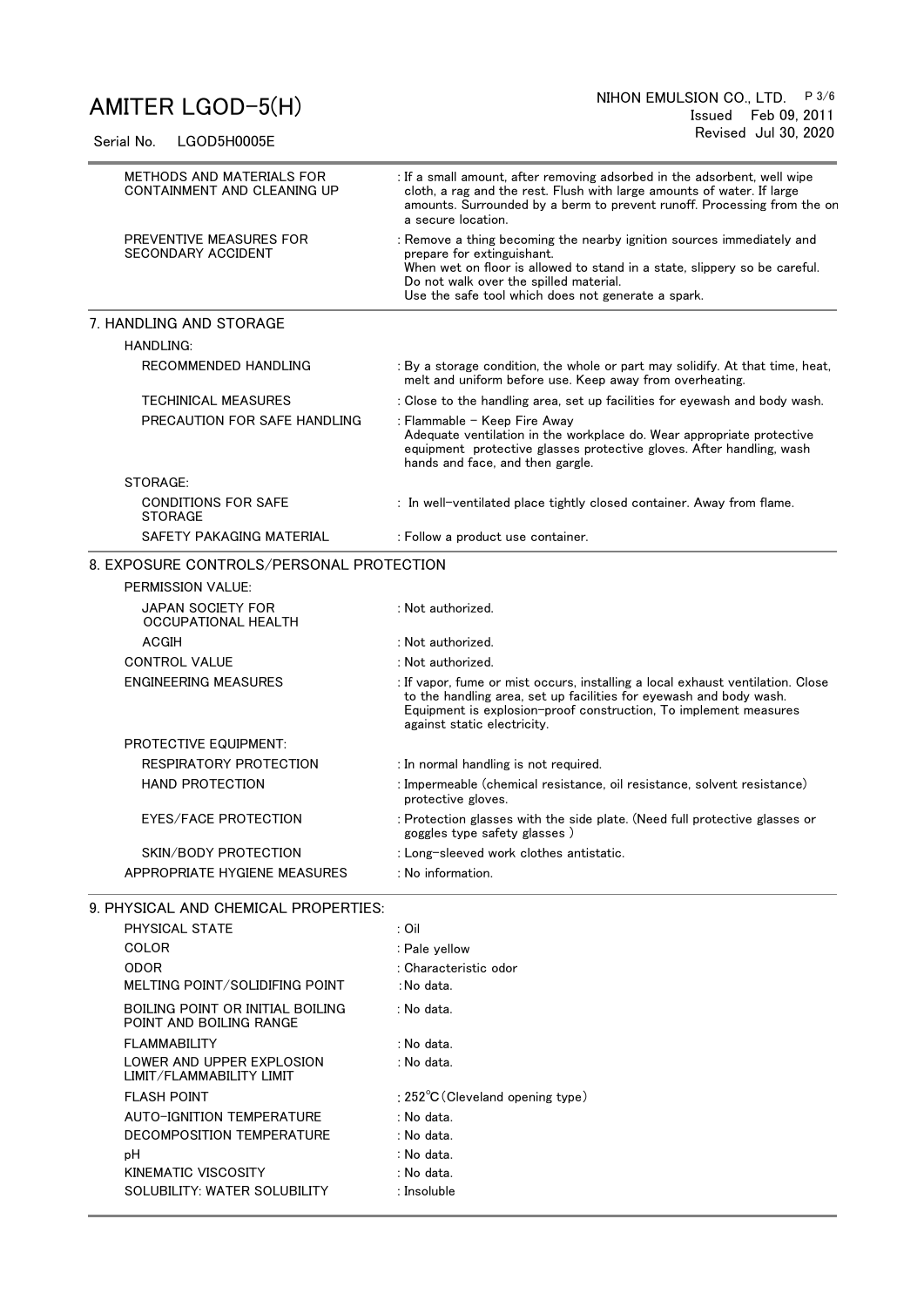Serial No. LGOD5H0005E

| SOLUBILITY: SOLVENT SOLUBILITY                       | : Dissolve in ethanol.                                  |
|------------------------------------------------------|---------------------------------------------------------|
| <b>PARTITION COEFFICIENT</b><br>N-OCTANOL/WATER      | : No data.                                              |
| <b>VAPOUR PRESSURE</b>                               | : No data.                                              |
| DENSITY AND/OR RELATIVE DENSITY                      | : $0.95(30/20^{\circ}C)$                                |
| RELATIVE VAPOUR DENSITY                              | : No data.                                              |
| <b>PARTICLE CHARACTERISTICS</b>                      | : No data.                                              |
| OTHER DATA                                           | : No data.                                              |
| 10. STABILITY AND REACTIVITY                         |                                                         |
| <b>REACTIVITY</b>                                    | : Reactivity is low.                                    |
| <b>CHEMICAL STABILITY</b>                            | : Conditions are stable at normal handling.             |
| POSSIBILITY OF HAZARDOUS REACTIONS                   | : No information.                                       |
| CONDITIONS TO AVOID                                  | $:$ No information.                                     |
| <b>INCOMPATIBLE MATERIALS</b>                        | : No information.                                       |
| HAZARDOUS DECOMPOSITION PRODUCTS : No information.   |                                                         |
| 11. TOXICOLOGICAL INFORMATION                        |                                                         |
| <b>ACUTE TOXICITY</b>                                |                                                         |
| ORAL                                                 | : No information. Classification not possible.          |
| <b>SKIN</b>                                          | : No information. Classification not possible.          |
| <b>INHALATION</b>                                    | : (GAS)                                                 |
|                                                      | No information. Classification not possible.            |
|                                                      | (VAPOR)<br>No information. Classification not possible. |
|                                                      | (DUST, MIST)                                            |
|                                                      | No information. Classification not possible.            |
| SKIN CORROSION/IRRITATION                            | : No information. Classification not possible.          |
| SERIOUS EYE DAMAGE/EYE IRRITATION                    | : No information. Classification not possible.          |
| RESPIRATORY OR SKIN SENSITIZATION                    | : No information. Classification not possible.          |
| <b>GERMCELL MUTAGENICITY</b>                         | : No information. Classification not possible.          |
| CARCINOGENICITY                                      | : No information. Classification not possible.          |
| <b>IARC</b>                                          | : Unauthorized.                                         |
| <b>NTP</b>                                           | : Unauthorized.                                         |
| NIHON SANGYO HYGIENE SOCIETY                         | : Unauthorized.                                         |
| REPRODUCTIVE TOXICITY                                | : No information. Classification not possible.          |
| SPECIFIC TARGET ORGAN TOXICITY,<br>SINGLE EXPOSURE   | : No information. Classification not possible.          |
| SPECIFIC TARGET ORGAN TOXICITY,<br>REPEATED EXPOSURE | : No information. Classification not possible.          |
| <b>ASPIRATION HAZARD</b>                             | : No information. Classification not possible.          |
| 12. ECOLOGICAL INFORMATION                           |                                                         |
| <b>ECOTOXICITY</b>                                   | : No information.                                       |
| PERSISTENCE AND DEGRADABILITY                        | $:$ No information.                                     |
| <b>BIOACCUMULATIVE POTENTIAL</b>                     | $:$ No information.                                     |
| MOBILITY IN SOIL                                     | $:$ No information.                                     |
| HAZARD TO THE OZONE LAYER                            | : No information.                                       |
| 12 DISPOSAL COMPIDEDATIONS                           |                                                         |

13. DISPOSAL CONSIDERATIONS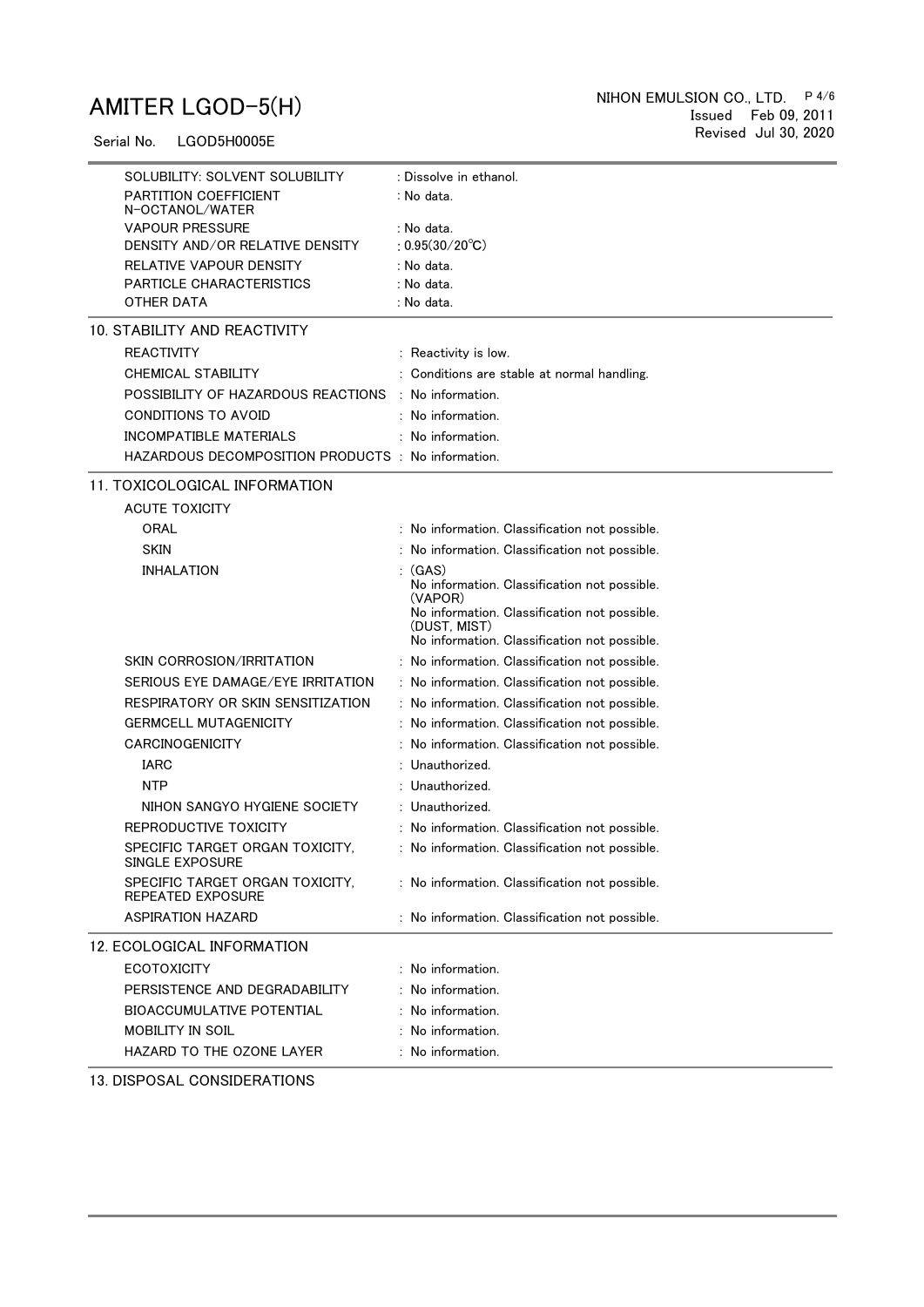Serial No. LGOD5H0005E

|                                                                                                                                       |                                                     |              |                                                                                                                                                                                                   |                                                                             |                                                                                                                                                                                                                                                                                                                                                                                                                                                                    |                                                                                                                                                                                                                                                                                              | : See the chapter "Precautions for Handling and storage".                                                                                                                                              |                |  |
|---------------------------------------------------------------------------------------------------------------------------------------|-----------------------------------------------------|--------------|---------------------------------------------------------------------------------------------------------------------------------------------------------------------------------------------------|-----------------------------------------------------------------------------|--------------------------------------------------------------------------------------------------------------------------------------------------------------------------------------------------------------------------------------------------------------------------------------------------------------------------------------------------------------------------------------------------------------------------------------------------------------------|----------------------------------------------------------------------------------------------------------------------------------------------------------------------------------------------------------------------------------------------------------------------------------------------|--------------------------------------------------------------------------------------------------------------------------------------------------------------------------------------------------------|----------------|--|
|                                                                                                                                       | 14. TRANSPORT INFORMATION                           |              |                                                                                                                                                                                                   |                                                                             | Entrusted to specialized industrial waste disposal company has received<br>the permission of the prefectural governor.<br>If the combustion process is performed, during combustion, such as<br>carbon monoxide occurs because, in small portions to be disposed of by<br>incineration.<br>When disposing of empty containers and dispose after complete removal<br>of the contents.<br>If possible, it is desirable to recycle empty containers $\ell$ packaging. |                                                                                                                                                                                                                                                                                              |                                                                                                                                                                                                        |                |  |
|                                                                                                                                       | UN NUMBER                                           |              |                                                                                                                                                                                                   | : Not applicable.                                                           |                                                                                                                                                                                                                                                                                                                                                                                                                                                                    |                                                                                                                                                                                                                                                                                              |                                                                                                                                                                                                        |                |  |
|                                                                                                                                       | PROPER SHIPPING NAME                                |              |                                                                                                                                                                                                   | : Not applicable.                                                           |                                                                                                                                                                                                                                                                                                                                                                                                                                                                    |                                                                                                                                                                                                                                                                                              |                                                                                                                                                                                                        |                |  |
| <b>CLASS</b>                                                                                                                          |                                                     |              |                                                                                                                                                                                                   | : Not applicable.                                                           |                                                                                                                                                                                                                                                                                                                                                                                                                                                                    |                                                                                                                                                                                                                                                                                              |                                                                                                                                                                                                        |                |  |
|                                                                                                                                       | <b>PACKING GROUP</b>                                |              |                                                                                                                                                                                                   | : Not applicable.                                                           |                                                                                                                                                                                                                                                                                                                                                                                                                                                                    |                                                                                                                                                                                                                                                                                              |                                                                                                                                                                                                        |                |  |
|                                                                                                                                       | <b>MARINE POLLUTANT</b>                             |              |                                                                                                                                                                                                   | : Not applicable.                                                           |                                                                                                                                                                                                                                                                                                                                                                                                                                                                    |                                                                                                                                                                                                                                                                                              |                                                                                                                                                                                                        |                |  |
|                                                                                                                                       |                                                     |              | IBC CODE and ANNEX II MARPOL73/78                                                                                                                                                                 | : Not applicable.                                                           |                                                                                                                                                                                                                                                                                                                                                                                                                                                                    |                                                                                                                                                                                                                                                                                              |                                                                                                                                                                                                        |                |  |
|                                                                                                                                       | <b>SAFETY MEASURES</b>                              |              |                                                                                                                                                                                                   |                                                                             |                                                                                                                                                                                                                                                                                                                                                                                                                                                                    |                                                                                                                                                                                                                                                                                              | SPECIFIC CONDITIONS of TRANSPORT and : See: "Accidental Release Measures of treatment when leakage".                                                                                                   |                |  |
|                                                                                                                                       |                                                     |              |                                                                                                                                                                                                   | To ensure the prevention of collapse of the luggage.<br>and transportation. |                                                                                                                                                                                                                                                                                                                                                                                                                                                                    |                                                                                                                                                                                                                                                                                              | See the chapter "Precautions for Handling and storage".<br>Make sure that there is no damage or leakage of the container.<br>In accordance with applicable laws and regulations, do packaging, display |                |  |
|                                                                                                                                       | EMERGENCY FIRST AID GUIDELINE<br><b>NUMBER</b>      |              |                                                                                                                                                                                                   | : Not applicable.                                                           |                                                                                                                                                                                                                                                                                                                                                                                                                                                                    |                                                                                                                                                                                                                                                                                              |                                                                                                                                                                                                        |                |  |
|                                                                                                                                       | INTERNATIONAL REGULATIONS                           |              |                                                                                                                                                                                                   | : Comply with the rules of IATA air transport and IMDG sea transport.       |                                                                                                                                                                                                                                                                                                                                                                                                                                                                    |                                                                                                                                                                                                                                                                                              |                                                                                                                                                                                                        |                |  |
| <b>LOCAL REGULATIONS</b>                                                                                                              |                                                     |              | etc<br>specified in the Ship Safety Law.<br>established in the Aviation Law.                                                                                                                      |                                                                             |                                                                                                                                                                                                                                                                                                                                                                                                                                                                    | : Land transportation: According to the method of transportation has been<br>established Fire Service Act, the Occupational Safety and Health Act,<br>Maritime transport: According to the method of transportation is<br>Air transport: According to the method of transportation have been |                                                                                                                                                                                                        |                |  |
| <b>15. REGULATORY INFORMATION</b>                                                                                                     |                                                     |              |                                                                                                                                                                                                   |                                                                             |                                                                                                                                                                                                                                                                                                                                                                                                                                                                    |                                                                                                                                                                                                                                                                                              |                                                                                                                                                                                                        |                |  |
|                                                                                                                                       | (THE SPECIFIED CHEMICAL, MONITOR<br>CHEMICALS)      |              | CHEMICAL SUBSTANCES CONTROL LAW                                                                                                                                                                   | : Not applicable.                                                           |                                                                                                                                                                                                                                                                                                                                                                                                                                                                    |                                                                                                                                                                                                                                                                                              |                                                                                                                                                                                                        |                |  |
|                                                                                                                                       | POISONOUS AND DELETERIOUS<br>SUBSTANCES CONTROL LAW |              |                                                                                                                                                                                                   | : Not applicable.                                                           |                                                                                                                                                                                                                                                                                                                                                                                                                                                                    |                                                                                                                                                                                                                                                                                              |                                                                                                                                                                                                        |                |  |
|                                                                                                                                       | <b>REGISTRATION INFORMATION:</b>                    |              |                                                                                                                                                                                                   |                                                                             |                                                                                                                                                                                                                                                                                                                                                                                                                                                                    |                                                                                                                                                                                                                                                                                              |                                                                                                                                                                                                        |                |  |
|                                                                                                                                       | No. ENCS                                            | <b>TSCA</b>  | <b>EINECS</b>                                                                                                                                                                                     | <b>AICS</b>                                                                 | <b>DSL</b>                                                                                                                                                                                                                                                                                                                                                                                                                                                         | ECL                                                                                                                                                                                                                                                                                          | <b>PICCS</b>                                                                                                                                                                                           | <b>IECSC</b>   |  |
| $\mathbf{1}$                                                                                                                          | (Japan)<br>$7 - 79$                                 | (USA)<br>Non | (EU)<br>Non                                                                                                                                                                                       | (Australia)<br>Non                                                          | (Canada)<br>Non                                                                                                                                                                                                                                                                                                                                                                                                                                                    | (Korea)<br>Non                                                                                                                                                                                                                                                                               | (Philippines)<br>Non                                                                                                                                                                                   | (China)<br>Non |  |
|                                                                                                                                       | <b>16.OTHER INFORMATION:</b>                        |              |                                                                                                                                                                                                   |                                                                             |                                                                                                                                                                                                                                                                                                                                                                                                                                                                    |                                                                                                                                                                                                                                                                                              |                                                                                                                                                                                                        |                |  |
| <b>REFERENCE:</b>                                                                                                                     |                                                     |              |                                                                                                                                                                                                   |                                                                             |                                                                                                                                                                                                                                                                                                                                                                                                                                                                    |                                                                                                                                                                                                                                                                                              |                                                                                                                                                                                                        |                |  |
| <b>MANUFACTURER'S NAME</b><br><b>ADDRESS</b><br>DEPARTMENT IN CHARGE<br><b>PHONES NUMBERS</b><br><b>FAX NUMBERS</b><br>E-MAIL ADDRESS |                                                     |              | : NIHON EMULSION CO., LTD.<br>: 5-32-7 Koenji-Minami Suginami-Ku Tokyo 166-0003 Japan<br>: SALES DEPARTMENT<br>$: (81)3 - 3314 - 3211$<br>$: (81)3 - 3312 - 7207$<br>: trade@nihon-emulsion.co.jp |                                                                             |                                                                                                                                                                                                                                                                                                                                                                                                                                                                    |                                                                                                                                                                                                                                                                                              |                                                                                                                                                                                                        |                |  |